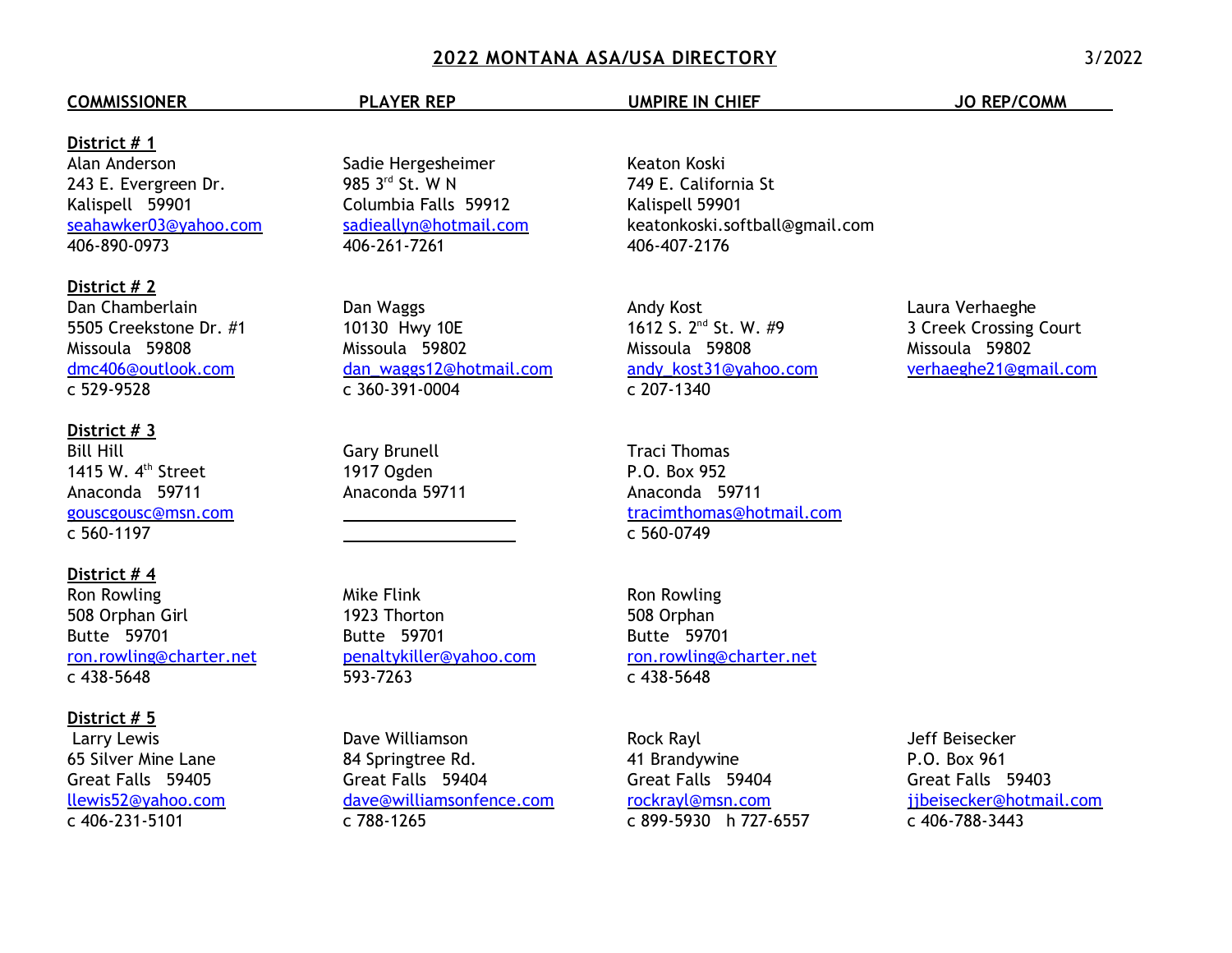## **COMMISSIONER COMMISSIONER** PLAYER REP UMPIRE IN CHIEF **STATISTICS** JO REP/COMM

## **District # 6**

Jim Pellegrini 2 Rebecca Court Helena 59601 [jdpelle@aol.com](mailto:jdpelle@aol.com) c 461-5641 h 443-4431

# **District # 7**

| Jeff Morgan               |
|---------------------------|
| 1418 South 3rd Ave.       |
| Bozeman 59715             |
| <u>jemorgan@gmail.com</u> |
| 581-2723                  |

# **District # 8**

Brett Antley 1425 $2^{nd}$  Street Havre 59501 [Batrack@Bresnan.net](mailto:Batrack@Bresnan.net) 262-4379 262-7152

# **District # 9**

Kyle Moline 101 Carroll Trail Lewistown 59457 [kmo\\_74@hotmail.com](mailto:kmo_14@hotmail.com) 406-350-0631

# **District # 10**

Hank Hewett 1115 18th St. W Billings 59102 [hewetthank@bresnan.net](mailto:hewetthank@bresnan.net) c 661-9678 h 259-6917

Brad Zimmer 2439 Miles Ave. Billings 59102 [zims@bresnan.net](mailto:zims@bresnan.net) 670-9323 656-5161

Kyle Trafton

 $\overline{a}$ 

Don Bartsch 928 Menlo Pk Helena 59601 [donald.bartsch2@mt.gov](mailto:dbartsch@mt.gov) 495-3243/465-6643

 $\overline{a}$ 

Jack Donnell 3780 Traufer Ave. Helena 59602 jacsun44@aol.com 439-4633

Ken Linder 914 Montana St Unit B Belgrade 59714 [linder.ken24@gmail.com](mailto:umpire22@msn.com) 539-0340

Kyle Leeds 36 Swaddle Bag Havre 59501 [K.leeds@bresnan.net](mailto:Kyleeds@bresnan.net) 945-2524

Tim Roane 1023 West Walter Lewistown 59457 troane777@live.com 406-860-1209

Tom Bonner 637 Starlight Dr. Billings 59101 [Tbonner1970@gmail.com](mailto:douglas.e.frank@gmail.com) 647-5073

Don Bartsch 928 Menlo Pk Helena 59601 [donald.bartsch2@mt.gov](mailto:dbartsch@mt.gov) 495-3243/465-6643

Cory Taylor P.O. Box 427 Gallatin Gateway 59730 [elksavy96@gmail.com](mailto:elksavy96@gmail.com) 580-8512

Kim Cummings 1739 Parkhill Dr. Billings 59107 mttracker35@aol.com 406-861-9096